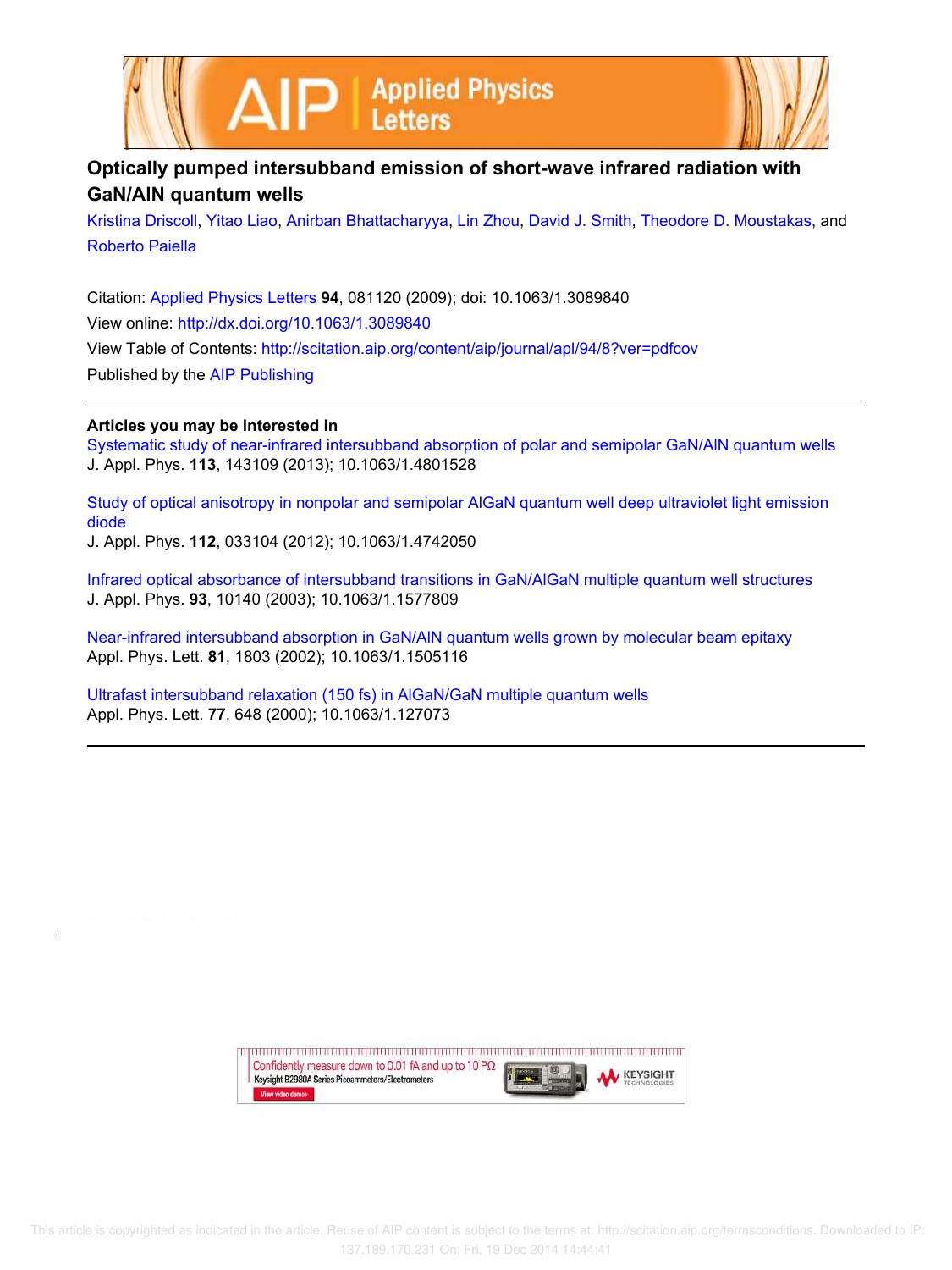## **Optically pumped intersubband emission of short-wave infrared radiation with GaN/AlN quantum wells**

Kristina Driscoll,<sup>1</sup> Yitao Liao,<sup>1</sup> Anirban Bhattacharyya,<sup>1</sup> Lin Zhou,<sup>2</sup> David J. Smith,<sup>2</sup> Theodore D. Moustakas,<sup>1</sup> and Roberto Paiella<sup>1,a)</sup> <sup>1</sup>*Department of Electrical and Computer Engineering and Photonics Center, Boston University, 8 Saint Mary's Street, Boston, Massachusetts 02215, USA*

<sup>2</sup>*Department of Physics, Arizona State University, Tempe, Arizona 85287, USA*

(Received 26 December 2008; accepted 8 February 2009; published online 27 February 2009)

Optically pumped pulsed emission of short-wave infrared radiation based on intersubband transitions in GaN/AlN quantum wells is demonstrated. Nanosecond-scale pump pulses are used to resonantly excite electrons from the ground states to the second-excited subbands, followed by radiative relaxation into the first-excited subbands. The measured room-temperature output spectra are peaked near 2  $\mu$ m with integrated powers of a few hundred nanowatts. The intersubband origin of the measured luminescence is confirmed via an extensive study of its polarization properties and pump wavelength dependence, as well as simulations of the quantum well subband structure. © *2009 American Institute of Physics*. DOI: 10.1063/1.3089840

Intersubband (ISB) transitions in semiconductor quantum wells (QWs) exhibit several desirable features for many optoelectronic device applications. So far, they have been primarily explored in As-based III-V materials, whose relatively small conduction-band offsets  $\Delta E_c$  limit the operating wavelengths to values  $>3$   $\mu$ m, i.e., in the midwave infrared range and beyond. Recently, however, novel materials systems with larger conduction-band offsets have also been considered for the purpose of extending the operation of ISB devices to shorter wavelengths. Particularly promising in this respect are GaN/Al(Ga)N QWs where  $\Delta E_c$  can be as large as 1.75 eV. Consequently, these heterostructures can accommodate ISB transitions at wavelengths throughout the shortwave infrared spectral region, including the low-loss transmission window of silica optical fibers.

In recent years, ISB absorption in isolated and coupled GaN/Al(Ga)N QW structures has been extensively studied by several groups. $1-6$  A number of ISB device functionalities based on these heterostructures have also been demonstrated, including photodetection,  $7.8$  electro-optic modulation,  $9$  and ultrafast all-optical switching.<sup>10,11</sup> Regarding light emission, various nitride-based electrically and optically pumped ISB laser structures have been proposed and theoretically investigated.12–14 On the experimental side, however, the progress so far has been limited to one report of cw photoluminescence in the  $2.13-2.3$   $\mu$ m range with exceedingly small output powers  $(\sim 10 \text{ pW})$  requiring highly sensitive lock-in detection techniques.<sup>15</sup> In this letter, we describe the measurement of ISB light emission from GaN/AlN QWs pumped with a pulsed optical parametric oscillator (OPO), yielding peak output powers of a few hundred nanowatts. The output spectra are peaked at wavelengths near 2.05  $\mu$ m, which represent a new record for the shortest ISB emission wavelength from any QW materials system.

The material used in this work was grown on a  $(0001)$ sapphire substrate by rf plasma-assisted molecular beam epitaxy. Following nitridation of the substrate, a  $1-\mu m$ -thick AlN buffer layer was deposited to serve as a template for

growth of the subsequent GaN/AlN layers. The sample active region consists of 200 periods of nominally 18-Å-thick GaN wells (doped *n*-type to the level of  $\sim 2 \times 10^{19}$  cm<sup>-3</sup>) separated by 26-Å-thick AlN barriers. During deposition of the AlN layers a small Ga flux was used as a surfactant to promote two-dimensional growth. Finally, the multiple-QW structure was terminated with a 70-nm-thick AlN capping layer. The sample microstructure was studied using a 400 keV JEM-4000EX transmission electron microscope (TEM). As illustrated in Fig.  $1(a)$ , cross-sectional TEM images reveal high structural quality with smooth interfaces and good control of the structure periodicity. Some period-to-period and in-plane thickness variations are visible, but they are limited to about 1 ML, with the GaN well and AlN barrier thicknesses estimated to be in the range of 6–8 and 9–10 ML (with 1 ML  $\approx$  2.6 Å), respectively.

The QW ISB absorption properties were studied at room temperature using a Fourier transform infrared (FTIR) spectrometer and a liquid-nitrogen-cooled HgCdTe detector. For



FIG. 1. (Color online) (a) Cross-sectional TEM image of the QW sample used in this work. (b) Room-temperature ISB absorbance spectrum of the same sample. The negative dip in the spectrum near 1300 nm is an artifact of the system response and is not related to the optical properties of the sample. The inset shows the calculated conduction-band lineup and squared envelope functions of the three lowest bound states (referenced to their respective energy levels) of one QW in the active region.

137.189.170.231 On: Fri, 19 Dec 2014 14:44:41

a)Electronic mail: rpaiella@bu.edu.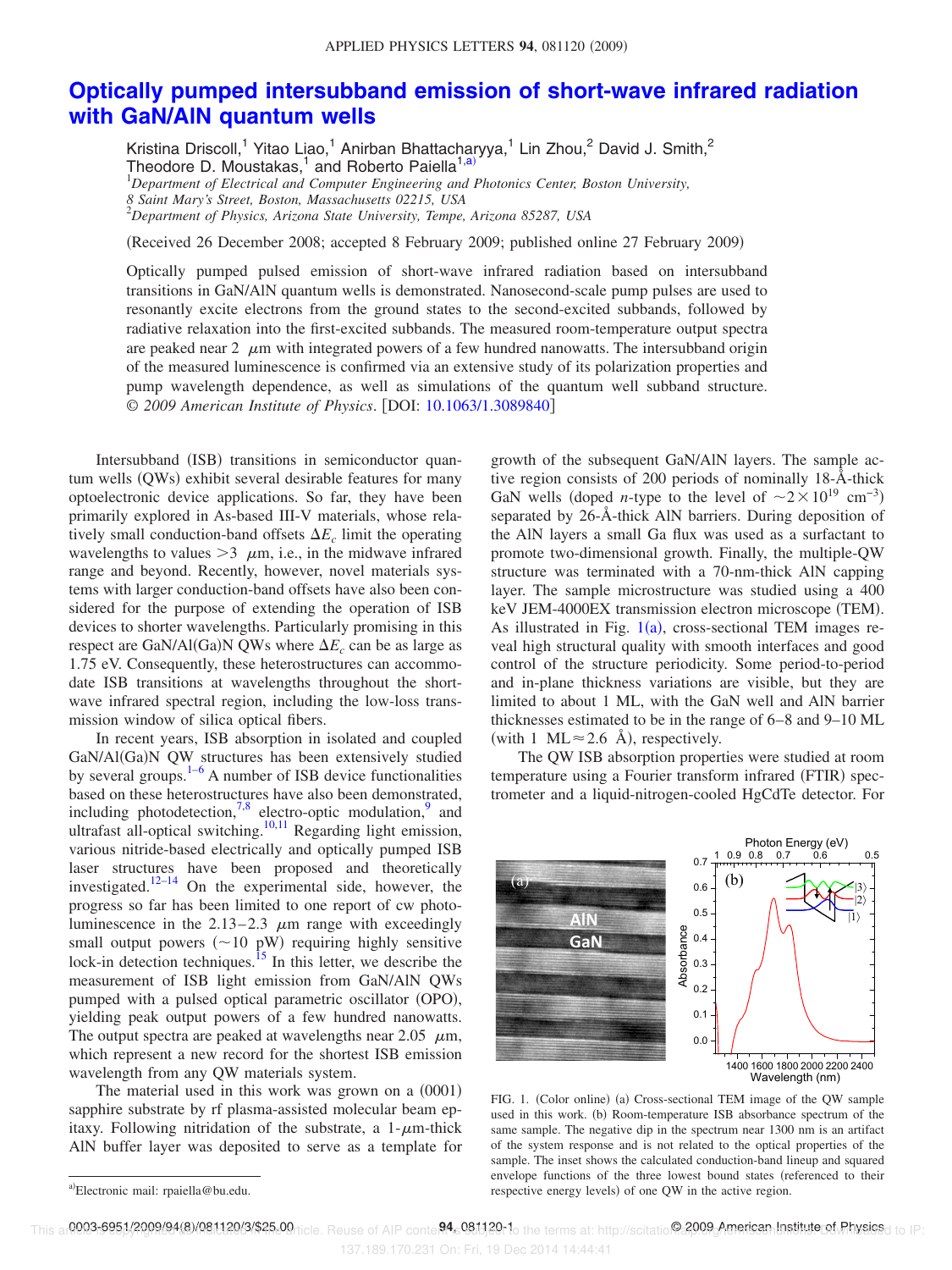this measurement, the substrate side of the sample was mirror polished and two opposite facets were lapped at 45° to obtain a multipass waveguide geometry. Light from the FTIR internal source was coupled in and out at normal incidence through these facets. Due to the polarization selection rules of ISB transitions, only TM-polarized light is absorbed in the QWs. A measured absorbance spectrum normalized with respect to the system response is plotted in Fig.  $1(b)$ , where the observed feature is ascribed to ISB transitions between the ground states  $|1\rangle$  and the first-excited subbands  $|2\rangle$ . It should be noted that the  $|1\rangle \rightarrow |3\rangle$  transitions are also allowed in these QWs, due to the built-in electric fields of nitride heterostructures, which partially break the symmetry of the bound-state envelope functions. However, the resulting absorption is still too weak to be unambiguously resolved in our FTIR transmission spectra.

The multipeaked nature of the absorbance spectrum of Fig.  $1(b)$  is attributed to the monolayer-scale variations in the QW thicknesses, which give rise to fluctuations in the ISB transition energies.<sup>4</sup> To confirm this interpretation, the GaN/ AlN QWs were modeled using a self-consistent Poisson and Schrödinger equations solver, which includes the characteristic pyro- and piezoelectric fields of nitride heterostructures and the conduction-band nonparabolicity. All the relevant material parameters were taken from Ref. 16. Using this model, the three peaks observed in the measured absorbance spectrum can be attributed to  $|1\rangle \rightarrow |2\rangle$  ISB transitions in 6-, 7-, and 8-ML-thick QWs, with all calculated energies within less than 7% of the experimental values. The inset of Fig. 1(b) depicts the calculated conduction-band lineup and bound-state squared envelope functions of a 18-Å-thick (7 ML) QW. The calculated energies of the  $|1\rangle \rightarrow |2\rangle$  and  $|2\rangle \rightarrow |3\rangle$  ISB transitions in this case are 699 and 633 meV, respectively.

For the light emission measurements, a pulsed OPO was used to optically pump electrons from  $|1\rangle$  to  $|3\rangle$ , followed by relaxation into  $|2\rangle$  and corresponding luminescence at the  $|3\rangle \rightarrow |2\rangle$  transition energy. The OPO output consists of a train of pulses with 5 ns width and 20 Hz repetition rate. Its average power, as measured with a pyroelectric detector, is approximately 10 mW, corresponding to a pulse peak power of 100 kW. The measurements were carried out at room temperature, with the sample input and output facets polished at 45° and 90°, respectively. The pump light was delivered to the sample with a multimode optical fiber, and then focused at normal incidence onto the 45° input facet with a two-lens imaging system, producing an estimated spot diameter of about 300  $\mu$ m. Broadband quarter- and half-wave retarders placed before the fiber and a polarizer before the sample were used to recover and subsequently filter the desired state of linear polarization for the pump light exiting the fiber. The emitted light was collected from the 90° output facet and focused onto the entrance slit of a monochromator by a second two-lens imaging system (with an F/1 collection lens and a germanium plate in place to reject any residual pump light). The monochromator output light was finally measured using a room-temperature extended-range InGaAs detector with  $1.2-2.6$   $\mu$ m spectral response and 45 MHz bandwidth. To increase the measurement sensitivity, gated detection was performed using a box-car integrator.

Figure 2 shows two spectra measured at different positions of the QW sample using a TM-polarized pump at  $\lambda_p$  $=910$  nm  $(1.362 \text{ eV})$ . The solid lines in the figure are fits to



FIG. 2. (Color online) Emission spectra measured with a TM-polarized pump wave at 910 nm (dotted lines), and modified-Gaussian fits of the experimental data (solid lines). The spectra in (a) and (b) were measured at two different places in the QW sample.

a modified Gaussian peak, superimposed on a broad pedestal in the case of Fig.  $2(a)$ . The photon energies of peak emission and the spectral full widths at half maximum obtained from these fits are 608 meV  $(2.04 \mu m)$  and 99 meV in Fig.  $2(a)$ , and 602 meV (2.06  $\mu$ m) and 105 meV in Fig. 2(b). These two spectra illustrate the reproducibility of wellresolved luminescence features across the sample area. The experimental photon energies of peak emission are close to the calculated value of the  $|3\rangle \rightarrow |2\rangle$  transition energy [633] meV in 7-ML-thick QWs, as in the inset of Fig.  $1(b)$ ]. Furthermore, they are in good agreement (well within the emission linewidth) with the difference between the pump photon energy used in the measurements and the experimental value of 735 meV for the  $|1\rangle \rightarrow |2\rangle$  transition energy estimated from Fig.  $1(b)$ . These observations provide strong evidence that the observed emission is indeed due to optical pumping from  $|1\rangle$  to  $|3\rangle$  followed by radiative relaxation from  $|3\rangle$  to  $|2\rangle$ . Incidentally, a comparison between Fig.  $2$  and Fig.  $1(b)$  also suggests that the  $|2\rangle \rightarrow |1\rangle$  transitions do not give any appreciable contribution to the detected light.  $\frac{d}{dx}$ <br>  $\frac{d}{dx}$ <br>  $\frac{d}{dx}$ <br>  $\frac{d}{dx}$ <br>  $\frac{d}{dx}$ <br>  $\frac{d}{dx}$ <br>  $\frac{d}{dx}$ <br>  $\frac{d}{dx}$ <br>  $\frac{d}{dx}$ <br>  $\frac{d}{dx}$ <br>  $\frac{d}{dx}$ <br>  $\frac{d}{dx}$ <br>  $\frac{d}{dx}$ <br>  $\frac{d}{dx}$ <br>  $\frac{d}{dx}$ <br>  $\frac{d}{dx}$ <br>  $\frac{d}{dx}$ <br>  $\frac{d}{dx}$ <br>  $\frac{d}{dx}$ <br>  $\frac{d}{dx}$ <br>

Further experimental evidence of the ISB nature of the measured luminescence is summarized in Fig. 3. Figure  $3(a)$ shows two spectra measured at the same spot under identical conditions except for the pump polarization, which is rotated from TM to TE. Essentially no emission is detected in the latter case, consistent with the polarization selection rules of ISB transitions. In Fig.  $3(b)$  we plot two spectra obtained using the same TM-polarized pump wave [at  $\lambda_p$ =910 nm as in Figs. 2 and  $3(a)$ ], and with a polarizer added to the collection optics after the sample. As expected for ISB light emission, the luminescence is largely TM-polarized, with a strong reduction (by a factor of over 3) in the integrated power when the polarizer transmission axis is rotated from TM to TE. The small fraction of detected TE light is attribarted to polarization scrambling of the TM polarized JSB d to IP: